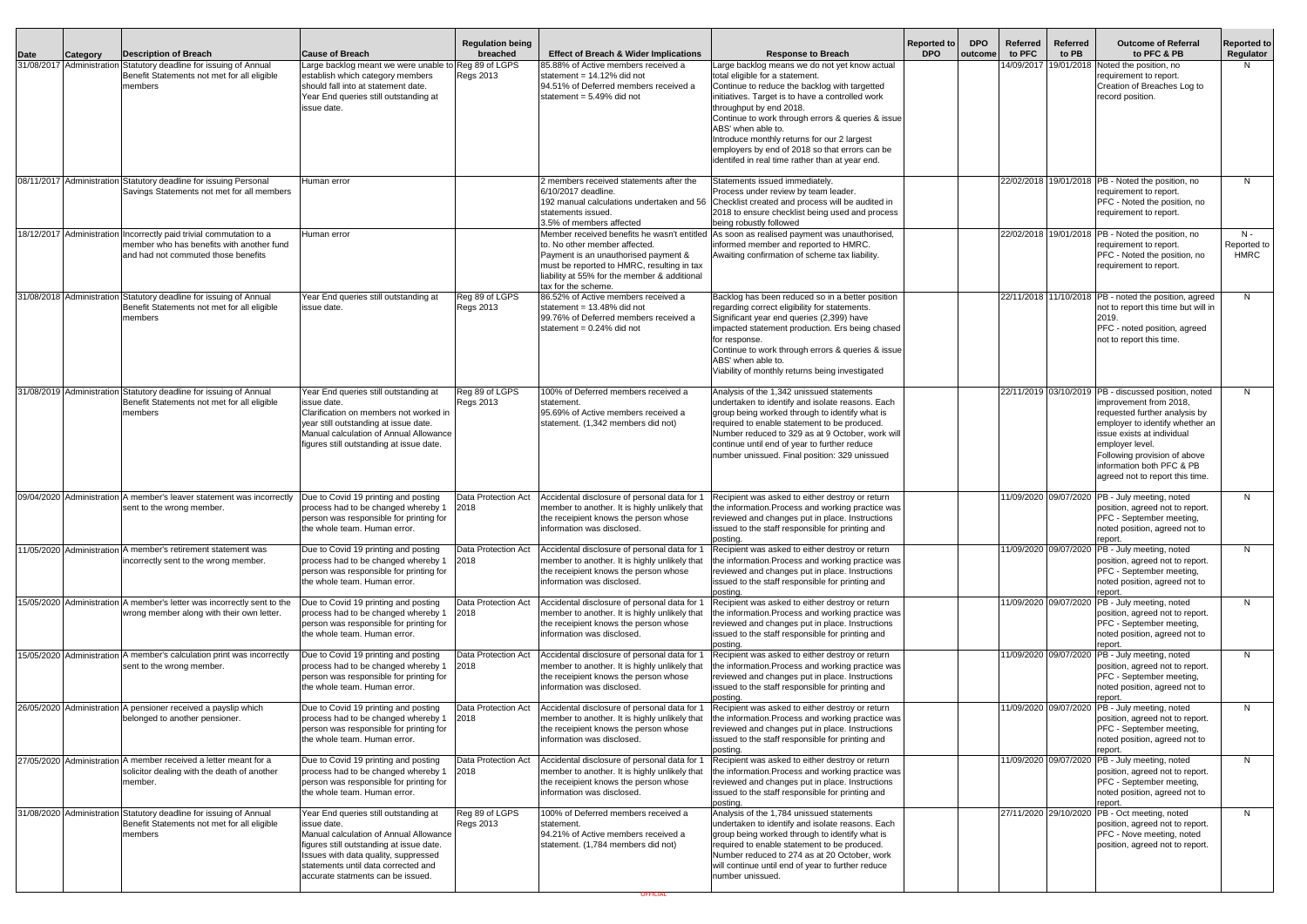| Date | <b>Category</b>           | <b>Description of Breach</b>                                                                                                                                                                                                                                                                                                                                                      | <b>Cause of Breach</b>                                                                                                                                                                                                                                                                                   | <b>Regulation being</b><br>breached | <b>Effect of Breach &amp; Wider Implications</b>                                                                                                                                                                                                                                                                                                                                                                                                                                                                                                                                                                                                                                                                                                                                                                                                                                                               | <b>Response to Breach</b>                                                                                                                                                                                                                                                                                                                                                                                                                                                                                                                                                                                                                                                                                                                                                                                                                                                                                                                                                                                                                                                                                            | <b>Reported to</b><br><b>DPO</b> | <b>DPO</b><br>outcome                       | Referred<br>to PFC | <b>Referred</b><br>to PB | <b>Outcome of Referral</b><br>to PFC & PB                                                                                                                                                                                                                  | <b>Reported to</b><br>Regulator |
|------|---------------------------|-----------------------------------------------------------------------------------------------------------------------------------------------------------------------------------------------------------------------------------------------------------------------------------------------------------------------------------------------------------------------------------|----------------------------------------------------------------------------------------------------------------------------------------------------------------------------------------------------------------------------------------------------------------------------------------------------------|-------------------------------------|----------------------------------------------------------------------------------------------------------------------------------------------------------------------------------------------------------------------------------------------------------------------------------------------------------------------------------------------------------------------------------------------------------------------------------------------------------------------------------------------------------------------------------------------------------------------------------------------------------------------------------------------------------------------------------------------------------------------------------------------------------------------------------------------------------------------------------------------------------------------------------------------------------------|----------------------------------------------------------------------------------------------------------------------------------------------------------------------------------------------------------------------------------------------------------------------------------------------------------------------------------------------------------------------------------------------------------------------------------------------------------------------------------------------------------------------------------------------------------------------------------------------------------------------------------------------------------------------------------------------------------------------------------------------------------------------------------------------------------------------------------------------------------------------------------------------------------------------------------------------------------------------------------------------------------------------------------------------------------------------------------------------------------------------|----------------------------------|---------------------------------------------|--------------------|--------------------------|------------------------------------------------------------------------------------------------------------------------------------------------------------------------------------------------------------------------------------------------------------|---------------------------------|
|      | 30/11/2020 Administration | A member contacted us to advise she had<br>received the starter pack for another member<br>but with her address on it. The member also<br>advised there were 2 other members affected. birth 11 records, payroll no 21 records,                                                                                                                                                   | Employer submitted starter file and the<br>data has been mixed up for a number of 2018<br>members, address 26 records, date of<br>date joined 8 records and school name<br>18 wrong                                                                                                                      | Data Protection Act                 | Accidental disclosure of personal data for a<br>number of members to another member. It<br>is highly likely that the receipient knows the<br>person whose information was disclosed.<br>The 3 original members had discussed it.                                                                                                                                                                                                                                                                                                                                                                                                                                                                                                                                                                                                                                                                               | Reported to Veritau. They assessed it as Low risk<br>level and did not need to be reported to the ICO.<br>Data sent back to employer to provide corrected<br>information. Employer advised we have reported<br>the data breach and we've asked for clarification<br>of what process changes they have made to<br>prevent it recurring.<br>Replacement starter packs issued with correct<br>details on and covering letter advising reason for<br>disclosure and contact details for employer.                                                                                                                                                                                                                                                                                                                                                                                                                                                                                                                                                                                                                        |                                  |                                             | 05/03/2021         | 14/01/2021               | PB - Recognised the issue was<br>an employer one rather than a<br>Fund one.<br>PFC - Recommended no report<br>required                                                                                                                                     |                                 |
|      |                           | 05/10/2020 Administration Failure to issue 3 members with annual<br>Pension Saving Statements (PSS) in the<br>relevant years. One member was missing a<br>PSS for the 18/19 year, one was missing a<br>PSS for 16/17 and one was missing a PSS for<br>16/17, 17/18, 18/19 & 19/20.                                                                                                | here are two main causes as follows:<br>missing data and staff not realising a<br>statement should have been issued<br>when the record was recalculated.                                                                                                                                                 | inance Act 2004                     | When the member receives a PSS thev<br>have to declare the tax liability to HMRC via<br>an annual tax return. They can elect to<br>either pay the tax charge via a Scheme<br>Pays option or directly to HMRC. Because<br>the PSS haven't been issued members are<br>now late submitting to HMRC.<br>We are aware of members who have<br>ignored the information we have sent for a<br>number of years, when they do contact<br>HMRC they are advised to just pay what is<br>due. There appear to be no penalties<br>applied.<br>Because we haven't advised members at<br>the correct time they have been unable to<br>take action to mitigate the impact in<br>subsequent years. Members in this position<br>often switch to the 50/50 section to reduce<br>their pension accrual.<br>the required information on time may be<br>levied on NYPF when we resubmit our<br>annual returns for the relevant years. | We have issued the relevant PSS to all 3<br>members and have had discussions with them<br>regarding the actions they now need to take.<br>We have struggled to establish how to report the<br>breach to HMRC but will resubmit the annual<br>HMRC returns for the relevant years. We will then<br>respond to HMRC accordingly.<br>We have reviewed our internal processes and are<br>taking steps to educate the wider team and<br>address some of the issues at source rather than<br>waiting until year end.<br>A targetted working group will be established in<br>the summer to address the backlog of changes<br>we get each year. This will involve training a small<br>number of staff on the whole Annual Allowance<br>process, what it is, why it's important, teh impact<br>on affected members and how to update and<br>maintain records correctly.<br>A penalty of up to £300 for failure to provide This taskforce will take responsibility for updating<br>member records. Once knowledge is established<br>and embedded further staff will be trained until the<br>whole team knows what is expected. |                                  |                                             | 05/03/2021         | $\sqrt{14/01/2021}$      | PB - Require further information<br>on mitigating actions taken to<br>prevent recurrance before<br>reaching a decision about<br>reporting to tPR. Confirmed by<br>email 01/03/2021 no need to<br>report to tPR.<br>PFC - Recommended no report<br>required | N                               |
|      |                           | 05/02/2021 Administration A member contacted us to advise she had<br>received a transfer letter addressed to another did not follow the agreed process put in 2018<br>member enclosed with her own letter.                                                                                                                                                                        | Member of staff on post duty that day<br>place to prevent breaches from<br>happening.                                                                                                                                                                                                                    | Data Protection Act                 | Accidental disclosure of personal data for 1<br>member to another. It is highly unlikely that<br>the receipient knows the person whose<br>information was disclosed.                                                                                                                                                                                                                                                                                                                                                                                                                                                                                                                                                                                                                                                                                                                                           | Recipient was asked to destroy the information.<br>Process and working practice was reviewed to<br>ensure it remained relevant.<br>Staff were reminded of the correct process.<br>Individual member of staff was spoken to<br>personally to stress importance of following the<br>correct process.                                                                                                                                                                                                                                                                                                                                                                                                                                                                                                                                                                                                                                                                                                                                                                                                                   | 05/02/2021                       | Score of<br>4 - Iow<br>no further<br>action | 04/06/2021         |                          | 08/04/2021   PB - April meeting, noted<br>position, agreed not to report.<br>PFC - June meeting, noted<br>position, agreed not to report.                                                                                                                  | N                               |
|      |                           | 31/08/2021 Administration Statutory deadline for issuing of Annual<br>Benefit Statements not met for all eligible<br>members                                                                                                                                                                                                                                                      | Calculation failing to run on system.<br>Year End queries still outstanding at<br>issue date.<br>Manual calculation of Annual Allowance<br>figures still outstanding at issue date.<br>Issues with data quality, suppressed<br>statements until data corrected and<br>accurate statements can be issued. | Reg 89 of LGPS<br>Regs 2013         | 199.78% of Deferred members received a<br>statement. (87 members did not)<br>96.06% of Active members received a<br>statement. (1.158 members did not)                                                                                                                                                                                                                                                                                                                                                                                                                                                                                                                                                                                                                                                                                                                                                         | 87 Deferred members missing a statement are<br>being worked through, these failed due to the<br>system calculation not running, analysis has<br>identified these failed due to data related issues.<br>Analysis of the 1,158 Active members missing a<br>statement is being undertaken to identify and<br>isolate reasons. Each group being worked<br>through to identify what is required to enable<br>statement to be produced.                                                                                                                                                                                                                                                                                                                                                                                                                                                                                                                                                                                                                                                                                    | N/A                              | N/A                                         |                    | 26/11/2021 07/10/2021    | PB - No report for deferred ABS<br>but decision delayed on active<br>awaiting outcome of review of<br>missed ones.<br>PFC - Agreed with PB<br>recommended course of action.<br>Further update on Active<br>statements is required. 13/01/22<br>no report   | N                               |
|      |                           | 17/09/2021 Administration McCloud data sent to the City of York Council The way the data was held on the<br>(CYC) for three schools that no longer use<br>CYC to provide their payroll service (although<br>they have in the past). Data for an NYCC<br>school (that has opted out of NYCC's payroll<br>service) also sent to CYC as it was incorrectly<br>coded on our database. | administration system did not enable<br>the 3rd party to identify the members<br>affected.                                                                                                                                                                                                               | Data Protection Act<br>2018         | Information for 330 data subjects was<br>wrongly disclosed to the City of York Council<br>(CYC). CYC is a trusted external<br>organisation and information was only<br>disclosed to a small number of staff                                                                                                                                                                                                                                                                                                                                                                                                                                                                                                                                                                                                                                                                                                    | A new process has been implemented so that the N/A<br>data can be easily identified on the database<br>going forward. The process change has been<br>communicated to the wider team.<br>Veritau response - notification to the ICO is not<br>recommended as the reporting threshold has not<br>been reached.                                                                                                                                                                                                                                                                                                                                                                                                                                                                                                                                                                                                                                                                                                                                                                                                         |                                  | N/A                                         | 26/11/2021         |                          | 13/01/2022 PFC - No report<br>PB - No report                                                                                                                                                                                                               | N                               |
|      | 28/09/2021 Administration | McCloud data sent to City of York Trading<br>(CYT) in error for one City of York Council<br>(CYC) employee, the employer code on our<br>database had been set up incorrectly. The<br>same data fields as the incident number<br>101008635966 are involved.                                                                                                                        | Member record created on the<br>administration system but the wrong<br>employer code was applied                                                                                                                                                                                                         | Data Protection Act<br>2018         | Information for one data subject was<br>wrongly disclosed to City of York Trading<br>Limited                                                                                                                                                                                                                                                                                                                                                                                                                                                                                                                                                                                                                                                                                                                                                                                                                   | The data has now been coded correctly on the<br>administration system<br>Veritau response - notification to the ICO is not<br>recommended as the reporting threshold has not<br>been reached.                                                                                                                                                                                                                                                                                                                                                                                                                                                                                                                                                                                                                                                                                                                                                                                                                                                                                                                        | N/A                              | N/A                                         | 26/11/2021         |                          | 13/01/2022 PFC - No report<br>PB - No report                                                                                                                                                                                                               | N                               |
|      | 28/09/2021 Administration | A member's letter was found on a printer but<br>was not printed by member of pensions team.                                                                                                                                                                                                                                                                                       | Believe issue was caused by network<br>and system issues experienced on that 2018<br>particular day and as a result the letter<br>printed directly out and didn't queue.                                                                                                                                 | Data Protection Act                 | One letter produced, contained within<br>NYCC. No other letters affected.                                                                                                                                                                                                                                                                                                                                                                                                                                                                                                                                                                                                                                                                                                                                                                                                                                      | Letter was destroyed internally and a replacement N/A<br>was re-issued to the member. Reported to<br>Veritau, awaiting outcome.                                                                                                                                                                                                                                                                                                                                                                                                                                                                                                                                                                                                                                                                                                                                                                                                                                                                                                                                                                                      |                                  | N/A                                         | 26/11/2021         |                          | 13/01/2022 PFC - No report<br>PB - No report                                                                                                                                                                                                               | N                               |